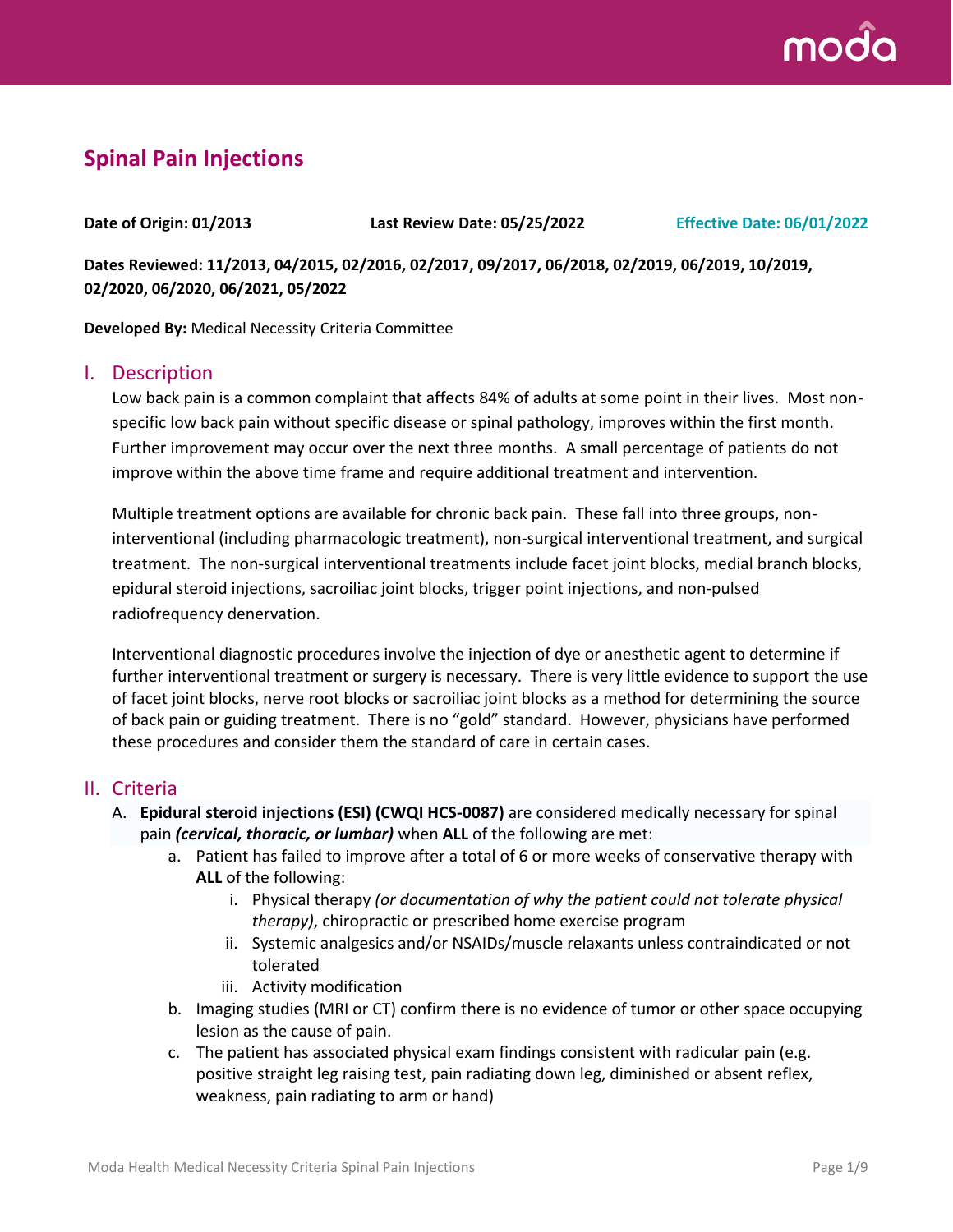- d. The patient does not have non-specific neck, thoracic or low back pain and/or failed back (cervical, thoracic or lumbar) syndrome
- e. No more than two (2) levels are planned to be injected during the same session for transforaminal epidural injections
- f. Epidural steroid injections with ultrasound guidance are **NOT** covered for any indication
- B. **Continued Epidural steroid therapeutic injections** are covered if **All** of the following criteria are met:
	- a. A maximum of four therapeutic injections in a twelve-month period
	- b. The preceding injection(s) resulted in more than 50% relief for at least 6 weeks.
	- *c.* Patient is participating in an active rehabilitation program *(e.g. home exercise, functional restoration program of PT, chiro, etc.)*
	- d. Increase in the patient's level of function *(e.g. activities of daily living, return to work)*
	- e. Reduction in use of pain medication or medical services *(PT, chiro, etc.)* for at least 4 weeks
- C. **Facet joint injections and medial branch blocks (CWQI HCS-0085) are medically necessary for neck or back pain** when facet joint syndrome is suspected, and the request is for **1 or more** of the following:
	- a. **Diagnostic facet injections CWQI HCS-0085** are indicated with **ALL** of the following:
		- i. There is no untreated radicular pain
		- ii. The patient has had no prior spinal fusion in the vertebral level being treated
		- iii. Patient has failed to improve after a total of 4 or more weeks of conservative therapy including **ALL** of the following:
			- 1. Physical therapy *(or documentation of why the patient could not tolerate physical therapy)*, chiropractic or prescribed home exercise program
			- 2. Systemic analgesics and/or NSAIDs/muscle relaxants unless contraindicated or not tolerated
			- 3. Activity modification
		- iv. Pain is exacerbated by extension and rotation, lateral bending of the spine, and not associated with neurological deficits
		- v. Clinical findings and imaging studies suggest no other obvious cause of the pain (e.g., spinal stenosis, disc degeneration or herniation, infection, tumor, fracture, etc.)
		- vi. No more than 3 levels of facet joint injections per side, per region will be injected per session
	- b. **Therapeutic or repeat diagnostic facet joint injections CWQI HCS-0085** are medically necessary with **ALL** of the following:
		- i. Diagnostic facet injections of two series of injections no sooner than one week apart showed 1 **or more** of the following:
			- 1. A beneficial clinical response to an intra-articular facet injection or medial branch block performed with a local anesthetic with greater than 80% pain relief reported for the duration of the effect of the local anesthetic when NO corticosteroids are added to the injectate.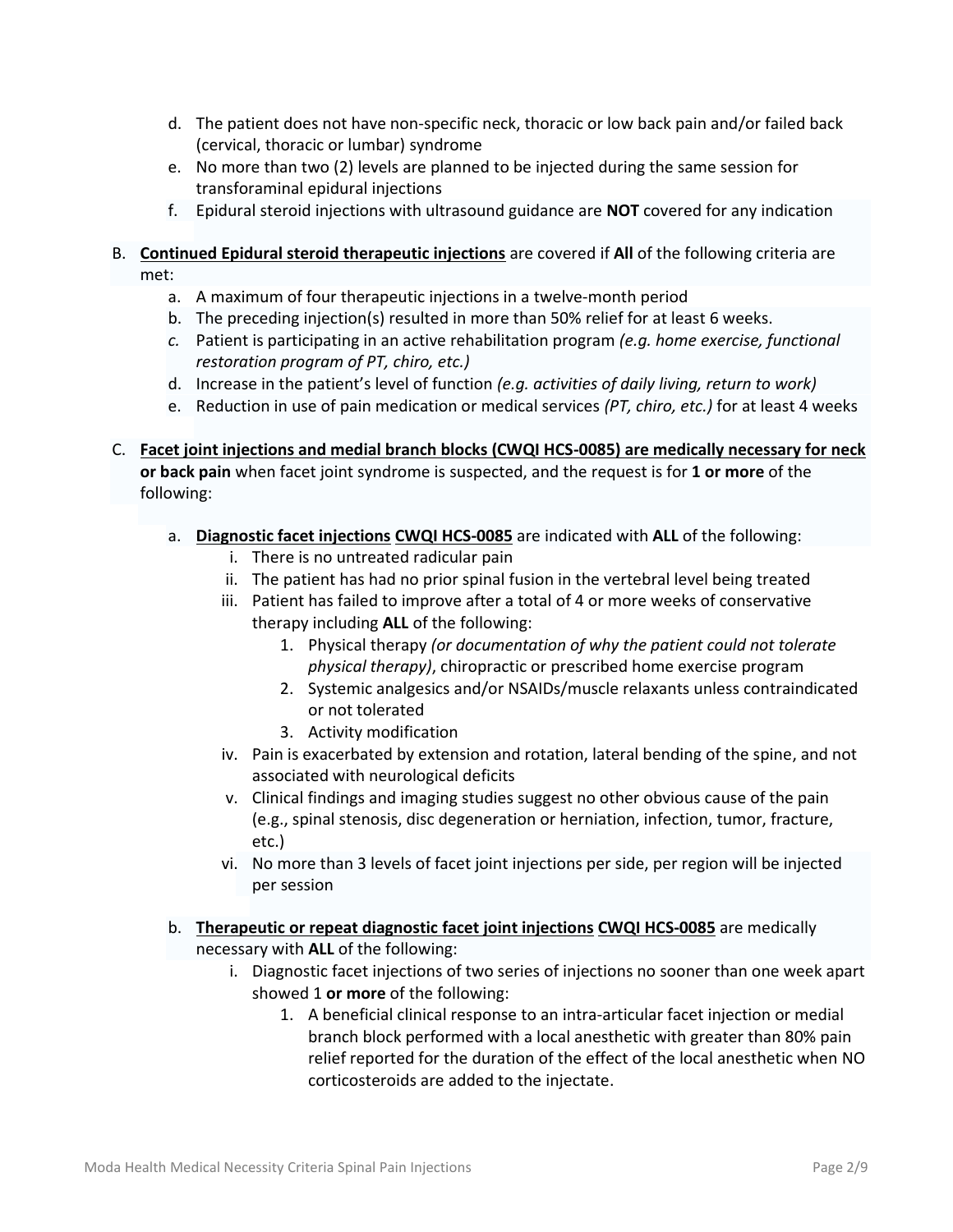- 2. A beneficial clinical response to an intra-articular facet joint injection or medial branch block performed with a local anesthetic AND a corticosteroid with at least a 50% reduction in pain for at least two (2) weeks.
- ii. There is no untreated radicular pain
- iii. The patient has had no prior spinal fusion in the vertebral level being treated
- iv. The patient has tried and failed 4 or more weeks of conservative treatment which includes **ALL** of the following:
	- 1. Systemic analgesics and/or NSAIDs, muscle relaxants unless contraindicated or not tolerated
	- 2. Physical therapy *(or documentation of why the patient could not tolerate physical therapy)*, chiropractic or prescribed home exercise program
	- 3. Activity modification
- v. Pain is exacerbated by extension and rotation, lateral bending of the spine, and not associated with neurological deficits
- vi. Clinical findings and imaging studies suggest no other obvious cause of the pain (e.g., spinal stenosis, disc degeneration or herniation, infection, tumor, fracture, etc.
- vii. Patient is participating in an active rehabilitation program *(i.e., home exercise, functional restoration program of PT, chiro, etc.)*
- viii. Increase in the patient's level of function *(e.g. return to work) (Therapeutic)*
- ix. Reduction in use of pain medication or medical services *(e.g. PT, chiro, etc.)* for at least 4 weeks *(Therapeutic)*
- x. No more than 3 levels of facet joint injections per side, per region will be injected per session
- D. **Sacroiliac Joint Injections (SI) (CWQI HCS-0088)** are considered medically necessary for patients who meet **ALL** of the following:
	- a. The patient has chronic low back pain below the level of L5 present for at least 3 months
	- b. Physical exam includes provocative testing (testing that reproduces the pain):
	- c. Negative neurological examination for radicular symptoms
	- d. Patient has failed to improve after a total of 4 or more weeks of conservative therapy with **ALL** of the following:
		- i. Physical therapy *(or documentation of why the patient could not tolerate physical therapy)*, chiropractic or prescribed home exercise program
		- ii. Systemic analgesics and/or NSAIDs/muscle relaxants unless contraindicated or not tolerated
		- iii. Activity modification
- E. **Repeat Sacroiliac Joint Injections** are considered medically necessary for patient who meet **ALL** of the following:
	- a. Patient experiences at least 50% relief from the first injection
	- *b.* Patient is participating in an active rehabilitation program *(e.g. home exercise, functional restoration program of PT, chiro, etc.)*
	- *c.* Increase in the patient's level of function *(e.g. return to work)*
	- d. Reduction in use of pain medication or medical services *(e.g.PT, chiro, etc.)* for at least 4 weeks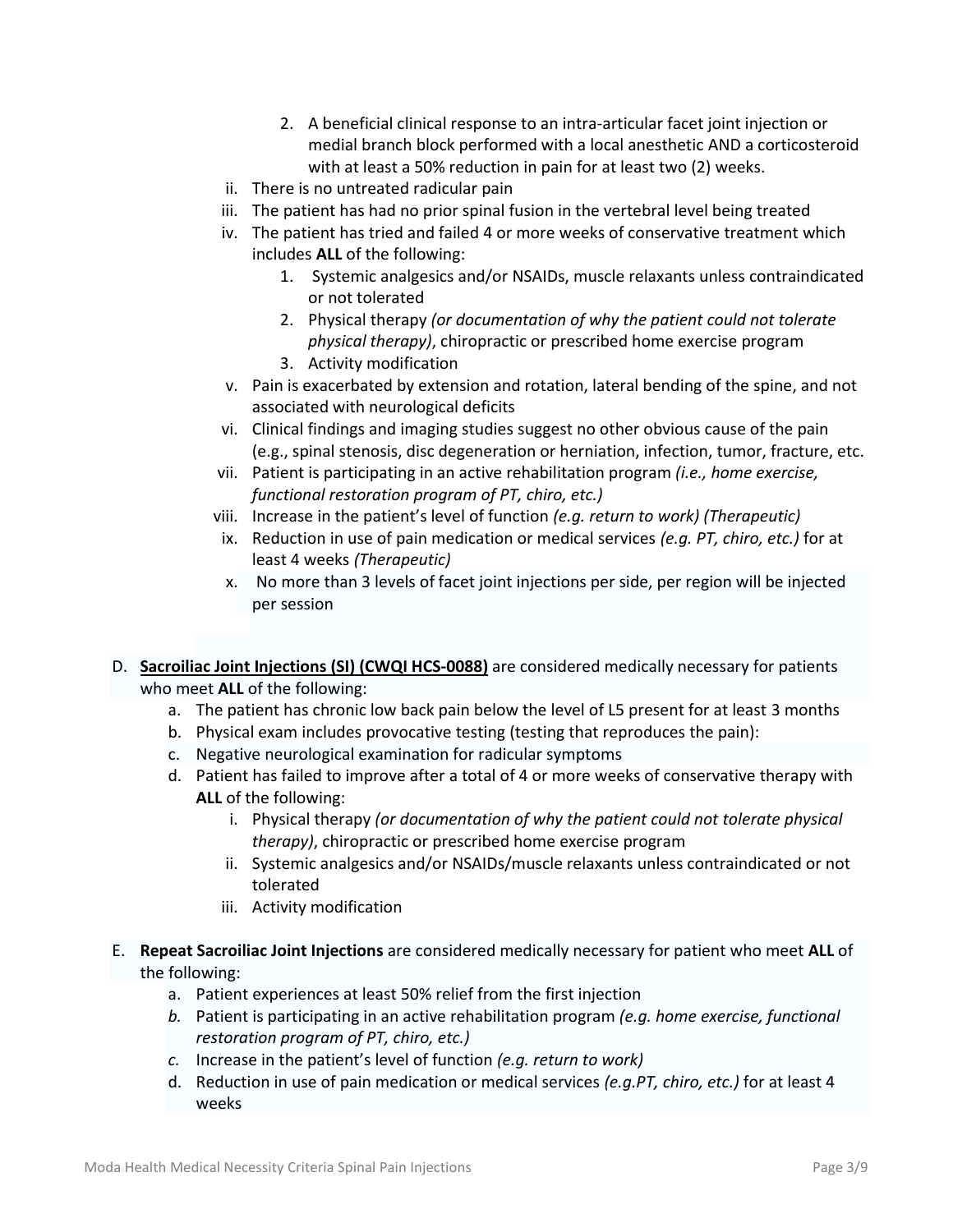- F. Moda Health considers the following procedures or injections experimental or investigational
	- a. Intracept system/procedure for the treatment of low back pain

### III. Information submitted with the Prior Authorization Request

- 1. Provider chart notes with documentation of conservative therapy including physical therapy notes
- 2. Diagnostic imaging reports
- 3. Procedure notes and documented therapeutic response

## IV. Applicable CPT or HCPC codes

| <b>Codes</b> | <b>Description</b>                                                                                                                                                                                                                                                                                                                 |
|--------------|------------------------------------------------------------------------------------------------------------------------------------------------------------------------------------------------------------------------------------------------------------------------------------------------------------------------------------|
| 27096        | Injection procedure for sacroiliac joint, anesthetic/steroid, with image guidance (fluoroscopy<br>or CT) including arthrography when performed                                                                                                                                                                                     |
| 62320        | Injection(s), of diagnostic or therapeutic substance(s) (e.g., anesthetic, antispasmodic,<br>opioid, steroid, other solution), not including neurolytic substances, including needle or<br>catheter placement, interlaminar epidural or subarachnoid, cervical or thoracic, WITHOUT<br>IMAGING GUIDANCE (previous code - 62310)    |
| 62321        | Injection(s), of diagnostic or therapeutic substance(s) (e.g., anesthetic, antispasmodic,<br>opioid, steroid, other solution), not including neurolytic substances, including needle or<br>catheter placement, interlaminar epidural or subarachnoid, cervical or thoracic, WITH<br>IMAGING GUIDANCE (i.e. fluoroscopy or CT)      |
| 62322        | Injection(s), of diagnostic or therapeutic substance(s) (e.g., anesthetic, antispasmodic,<br>opioid, steroid, other solution), not including neurolytic substances, including needle or<br>catheter placement, interlaminar epidural or subarachnoid, lumbar or sacral (caudal),<br>WITHOUT IMAGING GUIDANCE (previous code 62311) |
| 62323        | Injection(s), of diagnostic or therapeutic substance(s) (e.g., anesthetic, antispasmodic,<br>opioid, steroid, other solution), not including neurolytic substances, including needle or<br>catheter placement, interlaminar epidural or subarachnoid, lumbar or sacral (caudal), WITH<br>IMAGING GUIDANCE (i.e fluoroscopy or CT)  |
| 64479        | Injection(s), anesthetic agent and/or steroid, transforaminal epidural; with imaging guidance<br>(fluoroscopy or CT); cervical or thoracic, single level                                                                                                                                                                           |
| 64480        | Injection(s), anesthetic agent and/or transforaminal epidural with imaging guidance<br>(fluoroscopy or CT); cervical or thoracic, each additional level (List separately in addition to<br>code for primary procedure)                                                                                                             |
| 64483        | Injection(s), anesthetic agent and/or steroid, transforaminal epidural, with imaging guidance<br>(fluoroscopy or CT); lumbar or sacral, single level                                                                                                                                                                               |
| 64484        | Injection(s), anesthetic agent and/or steroid, transforaminal epidural, with imaging guidance<br>(fluoroscopy or CT); lumbar or sacral, each additional level (List separately in addition to<br>code for primary procedure)                                                                                                       |
| 64490        | Injection(s), diagnostic or therapeutic agent, paravertebral facet (zygapophyseal) joint (or<br>nerves innervating that joint) with image guidance (fluoroscopy or CT), cervical or thoracic;<br>single level                                                                                                                      |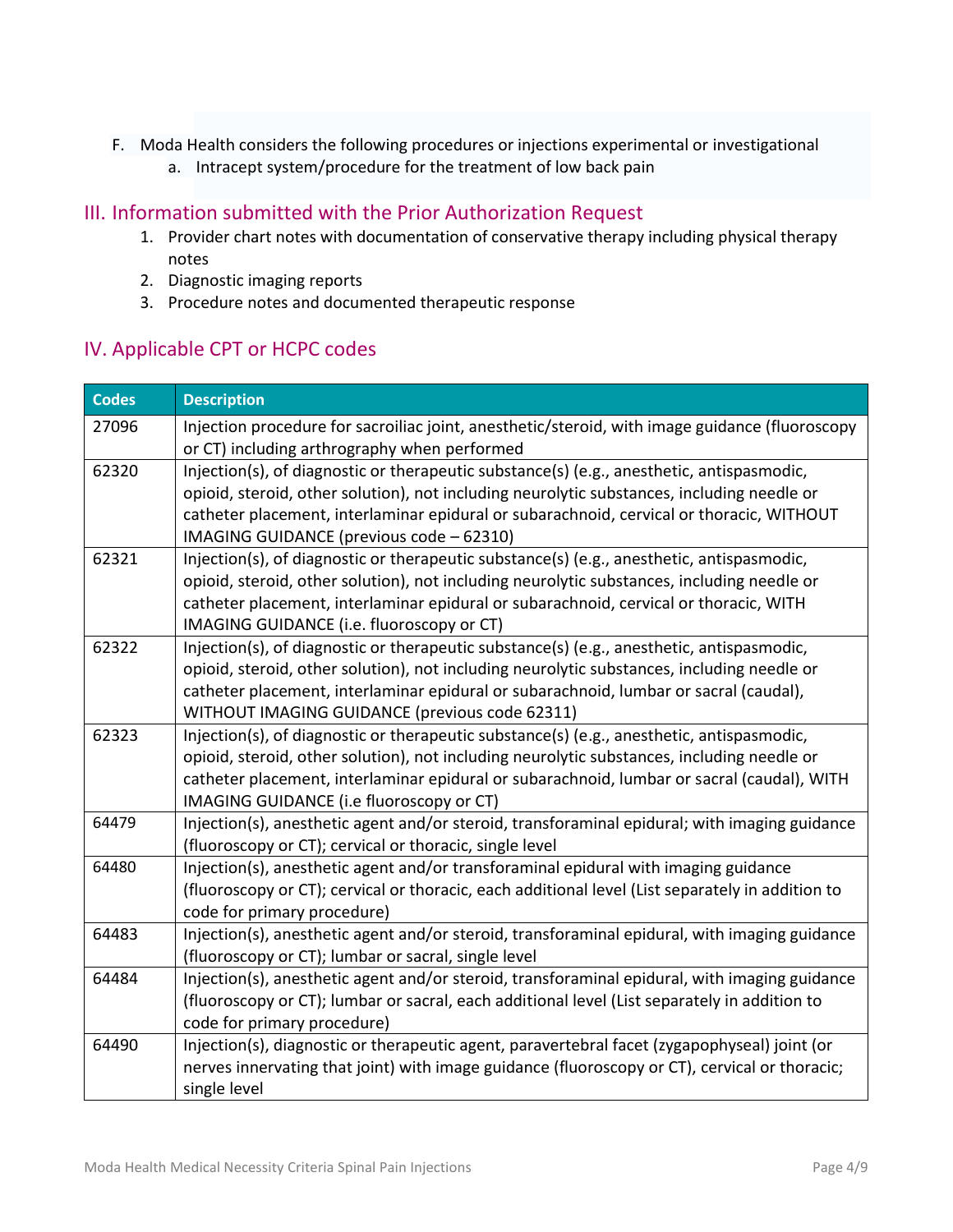| 64491 | Injection(s), diagnostic or therapeutic agent, paravertebral facet (zygapophyseal) joint (or  |
|-------|-----------------------------------------------------------------------------------------------|
|       | nerves innervating that joint) with image guidance (fluoroscopy or CT), cervical or thoracic; |
|       | second level (List separately in addition to code for primary procedure)                      |
| 64492 | Injection(s), diagnostic or therapeutic agent, paravertebral facet (zygapophyseal) joint (or  |
|       | nerves innervating that joint) with image guidance (fluoroscopy or CT), cervical or thoracic; |
|       | third and any additional level(s) (List separately in addition to code for primary procedure) |
| 64493 | Injection(s), diagnostic or therapeutic agent, paravertebral facet (zygapophyseal) joint (or  |
|       | nerves innervating that joint) with image guidance (fluoroscopy or CT), lumbar or sacral;     |
|       | single level                                                                                  |
| 64494 | Injection(s), diagnostic or therapeutic agent, paravertebral facet (zygapophyseal) joint (or  |
|       | nerves innervating that joint) with image guidance (fluoroscopy or CT), lumbar or sacral;     |
|       | second level (List separately in addition to code for primary procedure)                      |
| 64495 | facet (zygapophyseal) joint (or nerves innervating that joint) with image guidance            |
|       | (fluoroscopy or CT), lumbar or sacral; third and any additional level(s) (List separately in  |
|       | addition to code for primary procedure)                                                       |
| G0259 | Injection procedure for sacroiliac joint; arthrography                                        |
| G0260 | Injection procedure for sacroiliac joint; provision of anesthetic, steroid and/or other       |
|       | therapeutic agent, with or without arthrography                                               |
|       |                                                                                               |

## Not covered:

| <b>Codes</b> | <b>Description</b>                                                                               |
|--------------|--------------------------------------------------------------------------------------------------|
|              | Injection(s), anesthetic agent and/or steroid, transforaminal epidural, with ultrasound          |
| 0228T        | guidance, cervical or thoracic; single level                                                     |
|              | Injection(s), anesthetic agent and/or steroid, transforaminal epidural, with ultrasound          |
|              | guidance, cervical or thoracic; each additional level (List separately in addition to code for   |
| 0229T        | primary procedure)                                                                               |
|              | Injection(s), anesthetic agent and/or steroid, transforaminal epidural, with ultrasound          |
| 0230T        | guidance, lumbar or sacral; single level                                                         |
|              | Injection(s), anesthetic agent and/or steroid, transforaminal epidural, with ultrasound          |
|              | guidance, lumbar or sacral; each additional level (List separately in addition to code for       |
| 0231T        | primary procedure)                                                                               |
|              | Injection(s), anesthetic agent(s) and /or steroid; nerves innervating the sacroiliac joint, with |
| 64451        | image guidance (i.e fluoroscopy or computed tomography)                                          |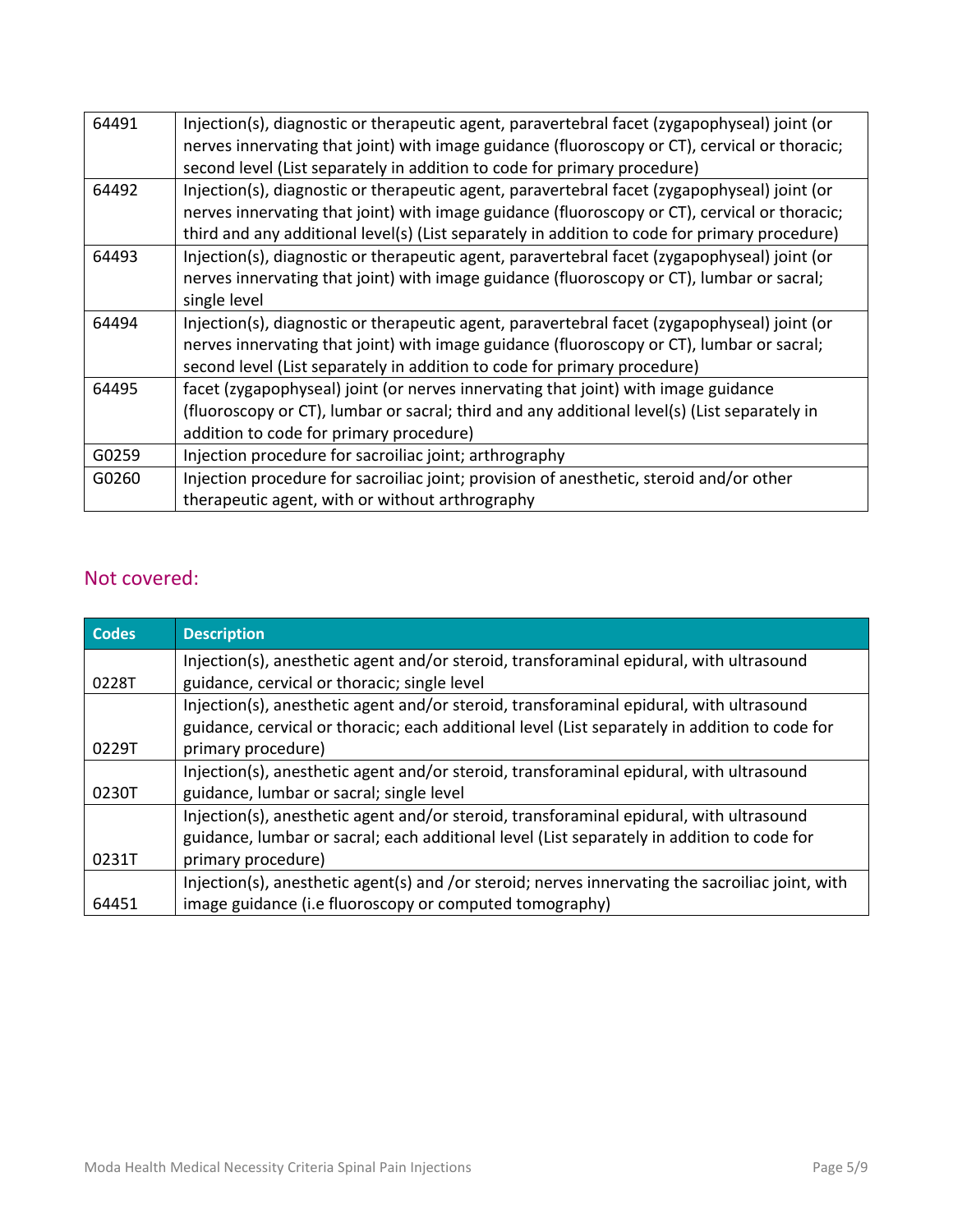## V. Annual Review History

| <b>Review Date</b> | <b>Revisions</b>                                                                                                                                                                                                                 | <b>Effective Date</b> |
|--------------------|----------------------------------------------------------------------------------------------------------------------------------------------------------------------------------------------------------------------------------|-----------------------|
| 02/2013            | New criteria                                                                                                                                                                                                                     | 05/1/2013             |
| 11/2013            | Annual review: Separated facet injections to include diagnostic and<br>therapeutic. Removed section for RF ablation - will use MCG CWQI<br>guideline                                                                             | 11/27/2013            |
| 03/2014            | Revised wording for epidural steroid injections - changed to spinal pain<br>-removed E/I for all other indications, changed title to Spinal Pain<br>Injections                                                                   | 04/03/2014            |
| 04/2015            | Annual Review: Revised I.c to include exam finding c/w radicular pain.                                                                                                                                                           | 04/25/2015            |
| 02/2016            | Annual Review: Added definition of spinal pain to include neck or<br>thoracic, added radiating leg pain                                                                                                                          | 02/24/2016            |
| 02/2017            | Annual Review: Added new codes for 2017 and identified the old<br>deleted codes as of 1/1/17, updated to new template and revised<br>criteria statement for conservative treatment.                                              | 02/23/2017            |
| 06/2018            | Annual Review - added cervical to criteria                                                                                                                                                                                       | 06/27/2018            |
| 02/2019            | Annual Review: Revised wording to clarify "untreated" radicular pain.<br>Revised wording to require "provocative" testing.                                                                                                       | 03/01/2019            |
| 06/2019            | Annual Review: No changes                                                                                                                                                                                                        | 07/01/2019            |
| 10/2019            | Update: Added wording "therapeutic" to indicate therapeutic facet joint<br>injections requirements                                                                                                                               | 10/18/2019            |
| 02/2020            | Updated "intracept system procedure" considered Experimental and<br>investigational                                                                                                                                              | 02/19/2020            |
| 06/2020            | Annual Review: Guideline updated to indicate a total of 4 or more weeks<br>of failed conservative therapy. Added CPT code 64451 as not covered.<br>Removed trigger point injections guidelines, currently not being<br>reviewed. | 07/01/2020            |
| 06/2021            | Annual Review: No content change                                                                                                                                                                                                 | 07/01/2021            |
| 05/2022            | Annual Review: Grammar update                                                                                                                                                                                                    | 06/01/2022            |

### VI. References

- 1. Manchikanti L, Boswell MV, Singh V, Benyamin RM, Fellows B, Abdi S, Buenaventura RM, Conn A, Datta S, Derby R, Falco FJ, Erhart S, Diwan S, Hayek SM, Helm S, Parr AT, Schultz DM, Smith HS, Wolfer LR, Hirsch JA. Comprehensive evidence-based guidelines for interventional techniques in the management of chronic spinal pain. Pain Physician 2009 Jul-Aug;12(4):699- 802.
- 2. American Academy of Neurology (AAN) Website. Assessment: use of epidural steroid injections to treat radicular lumbosacral pain: report of the Therapeutics and Technology Assessment Subcommittee of the American Academy of Neurology. 2007. Available at: http://www.aan.com. Accessed August 10, 2012.
- 3. Pinto RZ, Maher CG, Ferreira ML, et al. Epidural [corticosteroid injections in the management of](http://www.uptodate.com/contents/treatment-of-acute-low-back-pain/abstract/88)  [sciatica: A systematic review and meta-analysis. Ann Intern Med 2012.](http://www.uptodate.com/contents/treatment-of-acute-low-back-pain/abstract/88)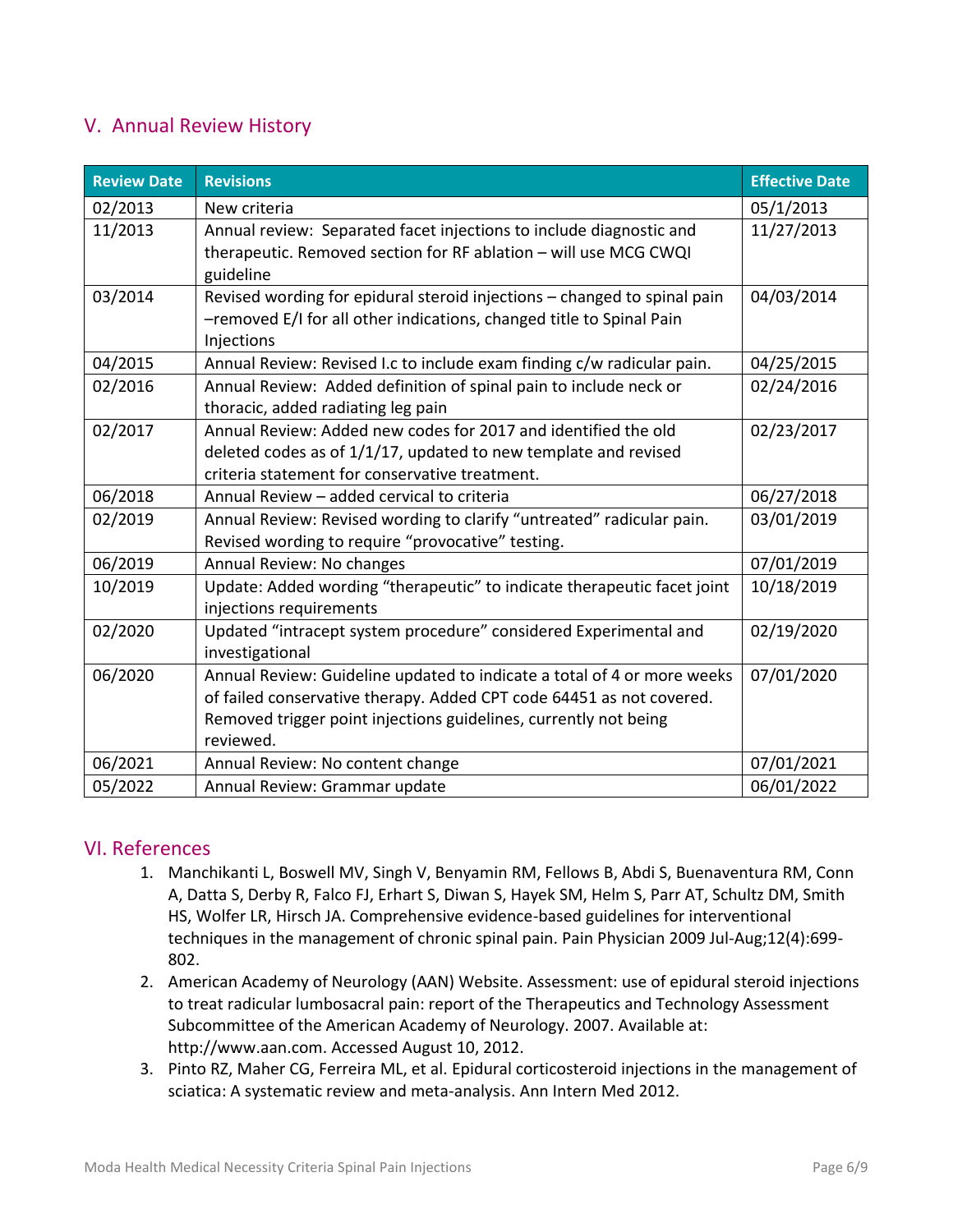- 4. [Carette S, Leclaire R, Marcoux S, et al. Epidural corticosteroid injections for sciatica due to](http://www.uptodate.com/contents/treatment-of-acute-low-back-pain/abstract/89)  [herniated nucleus pulposus. N Engl J Med 1997; 336:1634.](http://www.uptodate.com/contents/treatment-of-acute-low-back-pain/abstract/89)
- 5. [Wilson-MacDonald J, Burt G, Griffin D, Glynn C. Epidural steroid injection for nerve root](http://www.uptodate.com/contents/treatment-of-acute-low-back-pain/abstract/90)  [compression. A randomised, controlled trial. J Bone Joint Surg Br 2005; 87:352.](http://www.uptodate.com/contents/treatment-of-acute-low-back-pain/abstract/90)
- 6. [Carette S, Marcoux S, Truchon R, et al. A controlled trial of corticosteroid injections into facet](http://www.uptodate.com/contents/treatment-of-acute-low-back-pain/abstract/91)  [joints for chronic low back pain. N Engl J Med 1991; 325:1002.](http://www.uptodate.com/contents/treatment-of-acute-low-back-pain/abstract/91)
- 7. Physician Advisors

| Codes   | <b>Description</b>                                         |
|---------|------------------------------------------------------------|
| G54.1   | Lumbosacral plexus disorders                               |
| G54.4   | Lumbosacral root disorders, not elsewhere classified       |
| G57.00  | Lesion of sciatic nerve, unspecified lower limb            |
| G57.01  | Lesion of sciatic nerve, right lower limb                  |
| G57.02  | Lesion of sciatic nerve, left lower limb                   |
| G57.70  | Causalgia of unspecified lower limb                        |
| G57.71  | Causalgia of right lower limb                              |
| G57.72  | Causalgia of left lower limb                               |
| G57.80  | Other specified mononeuropathies of unspecified lower limb |
| G57.81  | Other specified mononeuropathies of right lower limb       |
| G57.82  | Other specified mononeuropathies of left lower limb        |
| G57.90  | Unspecified mononeuropathy of unspecified lower limb       |
| G57.91  | Unspecified mononeuropathy of right lower limb             |
| G57.92  | Unspecified mononeuropathy of left lower limb              |
| G58.8   | Other specified mononeuropathies                           |
| G58.9   | Mononeuropathy, unspecified                                |
| G59     | Mononeuropathy in diseases classified elsewhere            |
| G90.50  | Complex regional pain syndrome I, unspecified              |
| G90.521 | Complex regional pain syndrome I of right lower limb       |
| G90.522 | Complex regional pain syndrome I of left lower limb        |
| G90.523 | Complex regional pain syndrome I of lower limb, bilateral  |
| G90.529 | Complex regional pain syndrome I of unspecified lower limb |
| G90.59  | Complex regional pain syndrome I of other specified site   |
| M43.00  | Spondylolysis, site unspecified                            |
| M43.01  | Spondylolysis, occipito-atlanto-axial region               |
| M43.02  | Spondylolysis, cervical region                             |
| M43.03  | Spondylolysis, cervicothoracic region                      |
| M43.04  | Spondylolysis, thoracic region                             |
| M43.05  | Spondylolysis, thoracolumbar region                        |
| M43.06  | Spondylolysis, lumbar region                               |
| M43.07  | Spondylolysis, lumbosacral region                          |
| M43.08  | Spondylolysis, sacral and sacrococcygeal region            |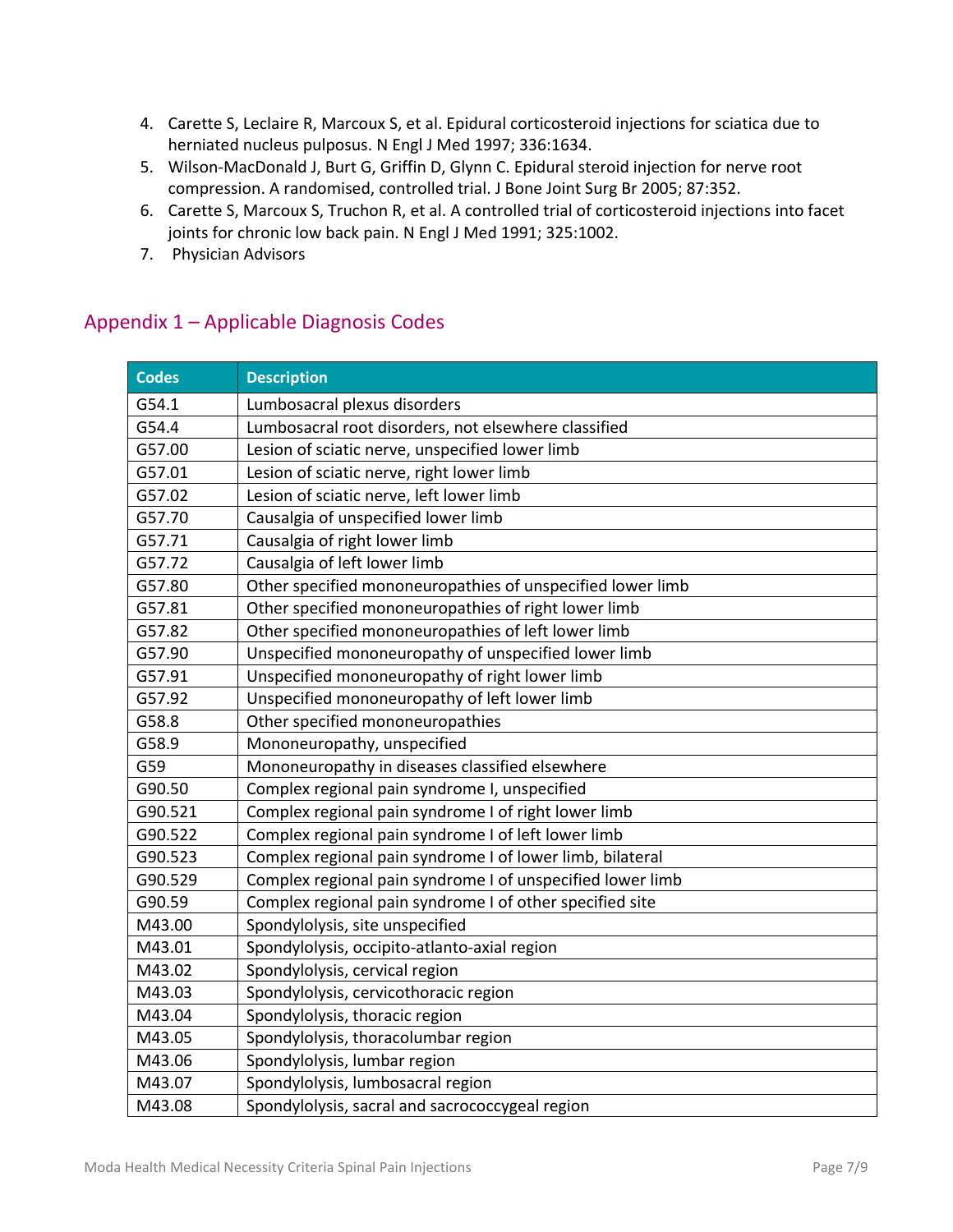| M43.09  | Spondylolysis, multiple sites in spine                                            |
|---------|-----------------------------------------------------------------------------------|
| M43.10  | Spondylolisthesis, site unspecified                                               |
| M43.11  | Spondylolisthesis, occipito-atlanto-axial region                                  |
| M43.12  | Spondylolisthesis, cervical region                                                |
| M43.13  | Spondylolisthesis, cervicothoracic region                                         |
| M43.14  | Spondylolisthesis, thoracic region                                                |
| M43.15  | Spondylolisthesis, thoracolumbar region                                           |
| M43.16  | Spondylolisthesis, lumbar region                                                  |
| M43.17  | Spondylolisthesis, lumbosacral region                                             |
| M43.18  | Spondylolisthesis, sacral and sacrococcygeal region                               |
| M43.19  | Spondylolisthesis, multiple sites in spine                                        |
| M43.27  | Fusion of spine, lumbosacral region                                               |
| M43.28  | Fusion of spine, sacral and sacrococcygeal region                                 |
| M47.16  | Other spondylosis with myelopathy, lumbar region                                  |
| M47.26  | Other spondylosis with radiculopathy, lumbar region                               |
| M47.27  | Other spondylosis with radiculopathy, lumbosacral region                          |
| M47.28  | Other spondylosis with radiculopathy, sacral and sacrococcygeal region            |
| M47.16  | Other spondylosis with myelopathy, lumbar region                                  |
| M47.26  | Other spondylosis with radiculopathy, lumbar region                               |
| M47.27  | Other spondylosis with radiculopathy, lumbosacral region                          |
| M47.28  | Other spondylosis with radiculopathy, sacral and sacrococcygeal region            |
| M47.816 | Spondylosis without myelopathy or radiculopathy, lumbar region                    |
| M47.817 | Spondylosis without myelopathy or radiculopathy, lumbosacral region               |
| M47.818 | Spondylosis without myelopathy or radiculopathy, sacral and sacrococcygeal region |
| M47.896 | Other spondylosis, lumbar region                                                  |
| M47.897 | Other spondylosis, lumbosacral region                                             |
|         |                                                                                   |
| M47.898 | Other spondylosis, sacral and sacrococcygeal region                               |
| M48.00  | Spinal Stenosis, site unspecified                                                 |
| M48.06  | Spinal stenosis, lumbar region                                                    |
| M48.07  | Spinal stenosis, lumbosacral region                                               |
| M48.08  | Spinal stenosis, sacral and sacrococcygeal region                                 |
| M51.06  | Intervertebral disc disorders with myelopathy, lumbar region                      |
| M51.14  | Intervertebral disc disorders with radiculopathy, thoracic region                 |
| M51.15  | Intervertebral disc disorders with radiculopathy, thoracolumbar region            |
| M51.16  | Intervertebral disc disorders with radiculopathy, lumbar region                   |
| M51.17  | Intervertebral disc disorders with radiculopathy, lumbosacral region              |
| M51.26  | Other intervertebral disc displacement, lumbar region                             |
| M51.27  | Other intervertebral disc displacement, lumbosacral region                        |
| M51.34  | Other intervertebral disc degeneration, thoracic region                           |
| M51.35  | Other intervertebral disc degeneration, thoracolumbar region                      |
| M51.36  | Other intervertebral disc degeneration, lumbar region                             |
| M51.37  | Other intervertebral disc degeneration, lumbosacral region                        |
| M51.46  | Schmorl's nodes, lumbar region                                                    |